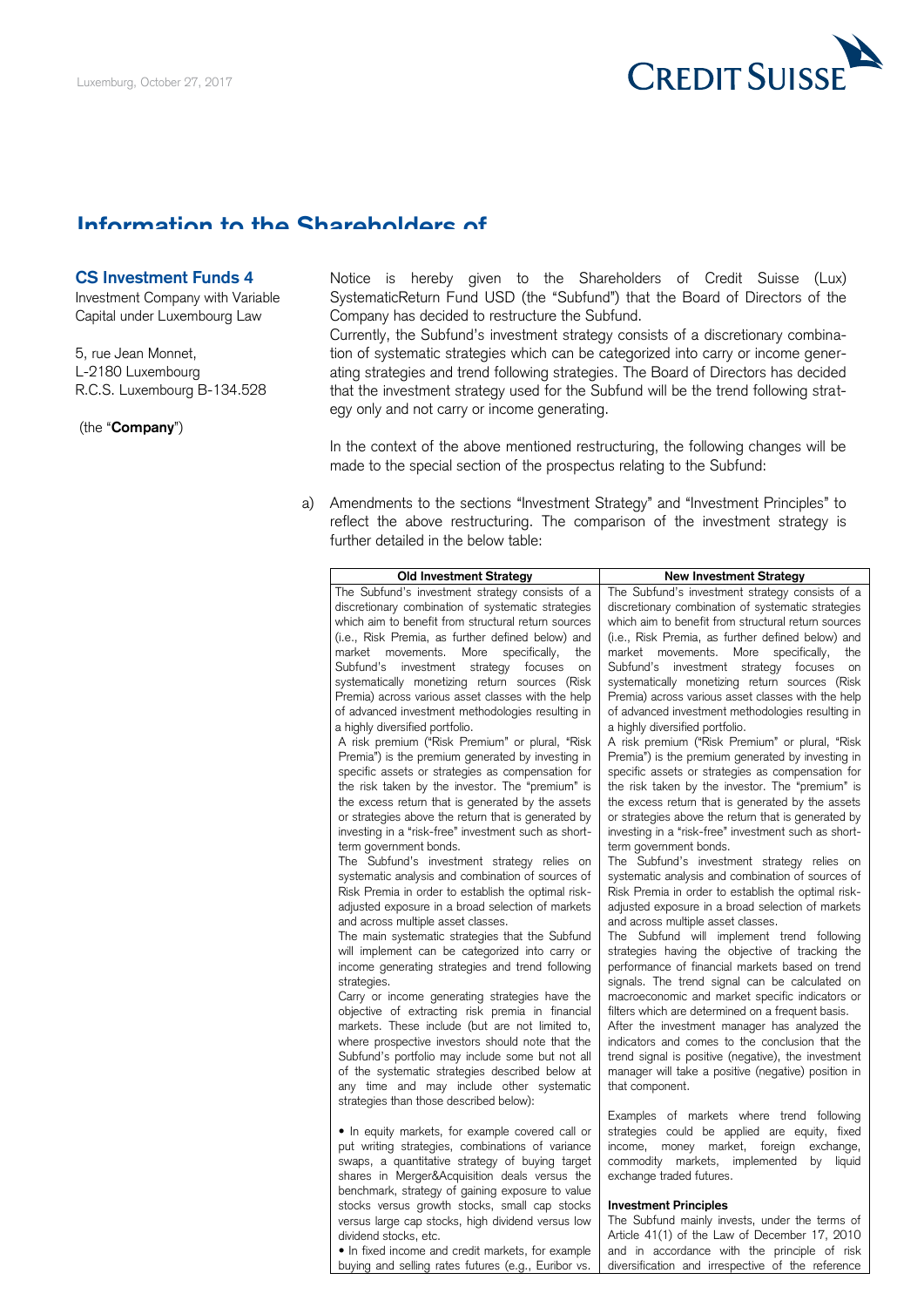

| Eurodollar futures), buying high yield versus selling<br>investment grade bond indices, buying convertible<br>bond optionality versus exchange traded options<br>on the same company, strategy of buying and<br>selling different parts of the yield curve of G7<br>countries, etc.<br>• In foreign exchange, for example buying high<br>yielding currencies versus low yielding currencies<br>benefit from interest rate differentials,<br>to<br>monetizing the implied versus realized volatility<br>spread of currencies, etc.<br>• In commodities, for example buying pre-roll<br>commodity indices versus diversified commodity<br>benchmark index, buying deferred commodity<br>indices versus diversified commodity benchmark<br>index, backwardated commodity indices versus<br>diversified commodity benchmark index, etc.<br>Trend following strategies have the objective of<br>tracking the performance of financial markets<br>based on trend signals. The trend signal can be<br>calculated on macroeconomic and market specific<br>indicators or filters which are determined on a<br>frequent basis. After the investment manager has<br>analyzed the indicators and comes to the<br>conclusion that the trend signal is positive<br>(negative), the investment manager will take a<br>positive (negative) position in that component.<br>Examples of markets where trend following<br>strategies could be applied are equity, fixed<br>income, money market, foreign exchange,<br>commodity markets, implemented by either liquid | currency of the investments, in the below<br>mentioned investment instruments and subject to<br>the quantitative investment limitations specified<br>below. |
|----------------------------------------------------------------------------------------------------------------------------------------------------------------------------------------------------------------------------------------------------------------------------------------------------------------------------------------------------------------------------------------------------------------------------------------------------------------------------------------------------------------------------------------------------------------------------------------------------------------------------------------------------------------------------------------------------------------------------------------------------------------------------------------------------------------------------------------------------------------------------------------------------------------------------------------------------------------------------------------------------------------------------------------------------------------------------------------------------------------------------------------------------------------------------------------------------------------------------------------------------------------------------------------------------------------------------------------------------------------------------------------------------------------------------------------------------------------------------------------------------------------------------------------------------|-------------------------------------------------------------------------------------------------------------------------------------------------------------|
| exchange traded futures or UCITS eligible<br>instruments such as funds.                                                                                                                                                                                                                                                                                                                                                                                                                                                                                                                                                                                                                                                                                                                                                                                                                                                                                                                                                                                                                                                                                                                                                                                                                                                                                                                                                                                                                                                                            |                                                                                                                                                             |
| <b>Investment Principles</b><br>The Subfund mainly invests, under the terms of<br>Article 41(1) of the Law of December 17, 2010<br>and in accordance with the principle of risk<br>diversification and irrespective of the reference<br>currency of the investments, in the below<br>mentioned investment instruments and subject to<br>the quantitative investment limitations specified<br>below. The Subfund will hold long positions and<br>achieve short positions through the use of<br>financial derivatives instruments.                                                                                                                                                                                                                                                                                                                                                                                                                                                                                                                                                                                                                                                                                                                                                                                                                                                                                                                                                                                                                   |                                                                                                                                                             |

 b) Renaming of the Subfund into "Credit Suisse (Lux) Focus Momentum" to better reflect the new investment strategy of the Subfund:

| <b>Current name</b>                                                                | New name |
|------------------------------------------------------------------------------------|----------|
| Credit Suisse (Lux) SystematicReturn Fund USD   Credit Suisse (Lux) Focus Momentum |          |

- c) Considering banking days in London and Zurich in addition to banking days in Luxembourg for the purpose of the Net Asset Value calculation. Henceforth, the Net Asset Value of the Shares of the Subfund will be calculated on each day on which banks are open all day for business in Luxembourg, London and Zurich.
- d) Reduction of the maximum management fee of the Subfund as indicated in the table below:

| <b>Share Class</b> | Current maximum management | New maximum management |
|--------------------|----------------------------|------------------------|
|                    | fee                        | fee                    |
| A USD              | 1.30%                      | 1.00%                  |
| AH USD             | 1.30%                      | 1.00%                  |
| <b>BUSD</b>        | 1.30%                      | 1.00%                  |
| <b>BH</b>          | 1.30%                      | 1.00%                  |
| CA USD             | 1.30%                      | 1.00%                  |
| СA                 | 1.30%                      | 1.00%                  |
| CAH                | 1.30%                      | 1.00%                  |
| CAH EUR            | .30%                       | 1.00%                  |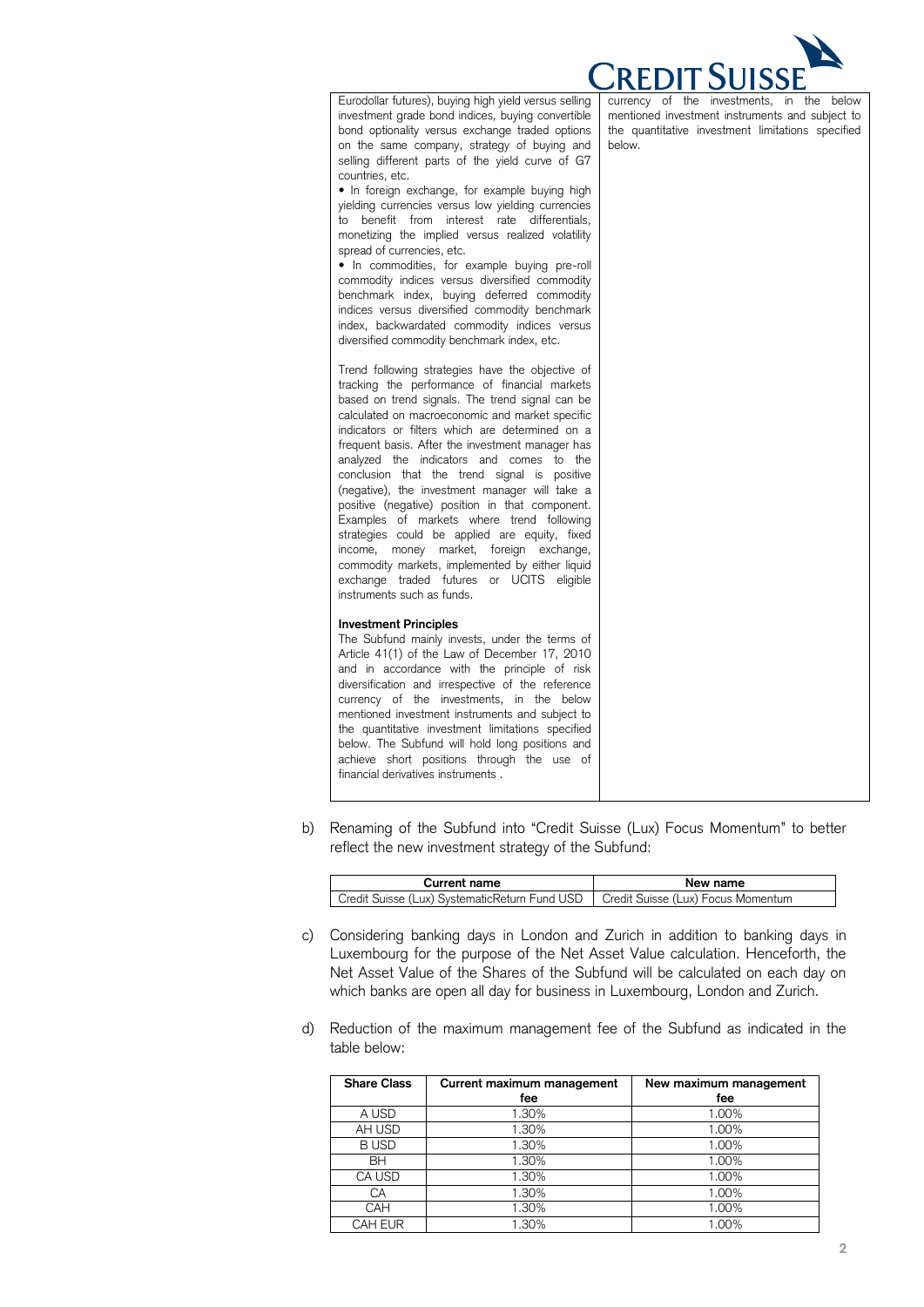

| CAH CHF<br>1.30%<br>1.00%<br>CB USD<br>1.30%<br>1.00%<br>1.30%<br>CB<br>1.00%<br><b>CBH</b><br>1.30%<br>1.00%<br><b>CBH EUR</b><br>1.30%<br>1.00%<br>CBH CHF<br>1.30%<br>1.00%<br>EA USD<br>0.80%<br>0.40%<br>EAH<br>0.80%<br>0.40%<br>EB USD<br>0.80%<br>0.40%<br><b>EBH</b><br>0.80%<br>0.40%<br><b>EBH CHF</b><br>0.80%<br>0.40%<br><b>EBH EUR</b><br>0.40%<br>0.80%<br>FA USD<br>0.60%<br>0.80%<br><b>FAH</b><br>0.80%<br>0.60%<br>FB USD<br>0.80%<br>0.60%<br><b>FBH</b><br>0.60%<br>0.80%<br><b>FBH EUR</b><br>0.60%<br>0.80%<br>FBH CHF<br>0.80%<br>0.60%<br><b>IA USD</b><br>0.80%<br>0.60%<br>IA25 USD<br>0.70%<br>0.50%<br>IAH<br>0.80%<br>0.60%<br><b>IAH CHF</b><br>0.80%<br>0.60%<br><b>IAH EUR</b><br>0.80%<br>0.60%<br>IAH <sub>25</sub><br>0.70%<br>0.50%<br>IAH <sub>25</sub> CHF<br>0.70%<br>0.50%<br>IAH25 EUR<br>0.70%<br>0.50%<br><b>IB USD</b><br>0.80%<br>0.60%<br><b>IB25 USD</b><br>0.70%<br>0.50%<br><b>IBH</b><br>0.80%<br>0.60%<br><b>IBH CHF</b><br>0.80%<br>0.60%<br><b>IBH EUR</b><br>0.80%<br>0.60%<br>IBH <sub>25</sub><br>0.70%<br>0.50%<br>IBH25 CHF<br>0.70%<br>0.50%<br>0.70%<br>IBH25 EUR<br>0.50%<br>MA USD<br>0.70%<br>0.50%<br>0.70%<br><b>MAH</b><br>0.50%<br>MAH CHF<br>0.70%<br>0.50%<br><b>MAH USD</b><br>0.70%<br>0.50%<br><b>MB USD</b><br>0.70%<br>0.50%<br><b>MBH</b><br>0.70%<br>0.50%<br><b>MBH CHF</b><br>0.70%<br>0.50%<br><b>MBH USD</b><br>0.70%<br>0.50%<br><b>UA USD</b><br>1.05%<br>0.80%<br><b>UAH</b><br>1.05%<br>0.80%<br><b>UB USD</b><br>1.05%<br>0.80%<br><b>UBH</b><br>1.05%<br>0.80%<br><b>UBH CHF</b><br>1.05%<br>0.80% |  |  |
|--------------------------------------------------------------------------------------------------------------------------------------------------------------------------------------------------------------------------------------------------------------------------------------------------------------------------------------------------------------------------------------------------------------------------------------------------------------------------------------------------------------------------------------------------------------------------------------------------------------------------------------------------------------------------------------------------------------------------------------------------------------------------------------------------------------------------------------------------------------------------------------------------------------------------------------------------------------------------------------------------------------------------------------------------------------------------------------------------------------------------------------------------------------------------------------------------------------------------------------------------------------------------------------------------------------------------------------------------------------------------------------------------------------------------------------------------------------------------------------------------------------------------------------------------------------------------------------------|--|--|
|                                                                                                                                                                                                                                                                                                                                                                                                                                                                                                                                                                                                                                                                                                                                                                                                                                                                                                                                                                                                                                                                                                                                                                                                                                                                                                                                                                                                                                                                                                                                                                                            |  |  |
|                                                                                                                                                                                                                                                                                                                                                                                                                                                                                                                                                                                                                                                                                                                                                                                                                                                                                                                                                                                                                                                                                                                                                                                                                                                                                                                                                                                                                                                                                                                                                                                            |  |  |
|                                                                                                                                                                                                                                                                                                                                                                                                                                                                                                                                                                                                                                                                                                                                                                                                                                                                                                                                                                                                                                                                                                                                                                                                                                                                                                                                                                                                                                                                                                                                                                                            |  |  |
|                                                                                                                                                                                                                                                                                                                                                                                                                                                                                                                                                                                                                                                                                                                                                                                                                                                                                                                                                                                                                                                                                                                                                                                                                                                                                                                                                                                                                                                                                                                                                                                            |  |  |
|                                                                                                                                                                                                                                                                                                                                                                                                                                                                                                                                                                                                                                                                                                                                                                                                                                                                                                                                                                                                                                                                                                                                                                                                                                                                                                                                                                                                                                                                                                                                                                                            |  |  |
|                                                                                                                                                                                                                                                                                                                                                                                                                                                                                                                                                                                                                                                                                                                                                                                                                                                                                                                                                                                                                                                                                                                                                                                                                                                                                                                                                                                                                                                                                                                                                                                            |  |  |
|                                                                                                                                                                                                                                                                                                                                                                                                                                                                                                                                                                                                                                                                                                                                                                                                                                                                                                                                                                                                                                                                                                                                                                                                                                                                                                                                                                                                                                                                                                                                                                                            |  |  |
|                                                                                                                                                                                                                                                                                                                                                                                                                                                                                                                                                                                                                                                                                                                                                                                                                                                                                                                                                                                                                                                                                                                                                                                                                                                                                                                                                                                                                                                                                                                                                                                            |  |  |
|                                                                                                                                                                                                                                                                                                                                                                                                                                                                                                                                                                                                                                                                                                                                                                                                                                                                                                                                                                                                                                                                                                                                                                                                                                                                                                                                                                                                                                                                                                                                                                                            |  |  |
|                                                                                                                                                                                                                                                                                                                                                                                                                                                                                                                                                                                                                                                                                                                                                                                                                                                                                                                                                                                                                                                                                                                                                                                                                                                                                                                                                                                                                                                                                                                                                                                            |  |  |
|                                                                                                                                                                                                                                                                                                                                                                                                                                                                                                                                                                                                                                                                                                                                                                                                                                                                                                                                                                                                                                                                                                                                                                                                                                                                                                                                                                                                                                                                                                                                                                                            |  |  |
|                                                                                                                                                                                                                                                                                                                                                                                                                                                                                                                                                                                                                                                                                                                                                                                                                                                                                                                                                                                                                                                                                                                                                                                                                                                                                                                                                                                                                                                                                                                                                                                            |  |  |
|                                                                                                                                                                                                                                                                                                                                                                                                                                                                                                                                                                                                                                                                                                                                                                                                                                                                                                                                                                                                                                                                                                                                                                                                                                                                                                                                                                                                                                                                                                                                                                                            |  |  |
|                                                                                                                                                                                                                                                                                                                                                                                                                                                                                                                                                                                                                                                                                                                                                                                                                                                                                                                                                                                                                                                                                                                                                                                                                                                                                                                                                                                                                                                                                                                                                                                            |  |  |
|                                                                                                                                                                                                                                                                                                                                                                                                                                                                                                                                                                                                                                                                                                                                                                                                                                                                                                                                                                                                                                                                                                                                                                                                                                                                                                                                                                                                                                                                                                                                                                                            |  |  |
|                                                                                                                                                                                                                                                                                                                                                                                                                                                                                                                                                                                                                                                                                                                                                                                                                                                                                                                                                                                                                                                                                                                                                                                                                                                                                                                                                                                                                                                                                                                                                                                            |  |  |
|                                                                                                                                                                                                                                                                                                                                                                                                                                                                                                                                                                                                                                                                                                                                                                                                                                                                                                                                                                                                                                                                                                                                                                                                                                                                                                                                                                                                                                                                                                                                                                                            |  |  |
|                                                                                                                                                                                                                                                                                                                                                                                                                                                                                                                                                                                                                                                                                                                                                                                                                                                                                                                                                                                                                                                                                                                                                                                                                                                                                                                                                                                                                                                                                                                                                                                            |  |  |
|                                                                                                                                                                                                                                                                                                                                                                                                                                                                                                                                                                                                                                                                                                                                                                                                                                                                                                                                                                                                                                                                                                                                                                                                                                                                                                                                                                                                                                                                                                                                                                                            |  |  |
|                                                                                                                                                                                                                                                                                                                                                                                                                                                                                                                                                                                                                                                                                                                                                                                                                                                                                                                                                                                                                                                                                                                                                                                                                                                                                                                                                                                                                                                                                                                                                                                            |  |  |
|                                                                                                                                                                                                                                                                                                                                                                                                                                                                                                                                                                                                                                                                                                                                                                                                                                                                                                                                                                                                                                                                                                                                                                                                                                                                                                                                                                                                                                                                                                                                                                                            |  |  |
|                                                                                                                                                                                                                                                                                                                                                                                                                                                                                                                                                                                                                                                                                                                                                                                                                                                                                                                                                                                                                                                                                                                                                                                                                                                                                                                                                                                                                                                                                                                                                                                            |  |  |
|                                                                                                                                                                                                                                                                                                                                                                                                                                                                                                                                                                                                                                                                                                                                                                                                                                                                                                                                                                                                                                                                                                                                                                                                                                                                                                                                                                                                                                                                                                                                                                                            |  |  |
|                                                                                                                                                                                                                                                                                                                                                                                                                                                                                                                                                                                                                                                                                                                                                                                                                                                                                                                                                                                                                                                                                                                                                                                                                                                                                                                                                                                                                                                                                                                                                                                            |  |  |
|                                                                                                                                                                                                                                                                                                                                                                                                                                                                                                                                                                                                                                                                                                                                                                                                                                                                                                                                                                                                                                                                                                                                                                                                                                                                                                                                                                                                                                                                                                                                                                                            |  |  |
|                                                                                                                                                                                                                                                                                                                                                                                                                                                                                                                                                                                                                                                                                                                                                                                                                                                                                                                                                                                                                                                                                                                                                                                                                                                                                                                                                                                                                                                                                                                                                                                            |  |  |
|                                                                                                                                                                                                                                                                                                                                                                                                                                                                                                                                                                                                                                                                                                                                                                                                                                                                                                                                                                                                                                                                                                                                                                                                                                                                                                                                                                                                                                                                                                                                                                                            |  |  |
|                                                                                                                                                                                                                                                                                                                                                                                                                                                                                                                                                                                                                                                                                                                                                                                                                                                                                                                                                                                                                                                                                                                                                                                                                                                                                                                                                                                                                                                                                                                                                                                            |  |  |
|                                                                                                                                                                                                                                                                                                                                                                                                                                                                                                                                                                                                                                                                                                                                                                                                                                                                                                                                                                                                                                                                                                                                                                                                                                                                                                                                                                                                                                                                                                                                                                                            |  |  |
|                                                                                                                                                                                                                                                                                                                                                                                                                                                                                                                                                                                                                                                                                                                                                                                                                                                                                                                                                                                                                                                                                                                                                                                                                                                                                                                                                                                                                                                                                                                                                                                            |  |  |
|                                                                                                                                                                                                                                                                                                                                                                                                                                                                                                                                                                                                                                                                                                                                                                                                                                                                                                                                                                                                                                                                                                                                                                                                                                                                                                                                                                                                                                                                                                                                                                                            |  |  |
|                                                                                                                                                                                                                                                                                                                                                                                                                                                                                                                                                                                                                                                                                                                                                                                                                                                                                                                                                                                                                                                                                                                                                                                                                                                                                                                                                                                                                                                                                                                                                                                            |  |  |
|                                                                                                                                                                                                                                                                                                                                                                                                                                                                                                                                                                                                                                                                                                                                                                                                                                                                                                                                                                                                                                                                                                                                                                                                                                                                                                                                                                                                                                                                                                                                                                                            |  |  |
|                                                                                                                                                                                                                                                                                                                                                                                                                                                                                                                                                                                                                                                                                                                                                                                                                                                                                                                                                                                                                                                                                                                                                                                                                                                                                                                                                                                                                                                                                                                                                                                            |  |  |
|                                                                                                                                                                                                                                                                                                                                                                                                                                                                                                                                                                                                                                                                                                                                                                                                                                                                                                                                                                                                                                                                                                                                                                                                                                                                                                                                                                                                                                                                                                                                                                                            |  |  |
|                                                                                                                                                                                                                                                                                                                                                                                                                                                                                                                                                                                                                                                                                                                                                                                                                                                                                                                                                                                                                                                                                                                                                                                                                                                                                                                                                                                                                                                                                                                                                                                            |  |  |
|                                                                                                                                                                                                                                                                                                                                                                                                                                                                                                                                                                                                                                                                                                                                                                                                                                                                                                                                                                                                                                                                                                                                                                                                                                                                                                                                                                                                                                                                                                                                                                                            |  |  |
|                                                                                                                                                                                                                                                                                                                                                                                                                                                                                                                                                                                                                                                                                                                                                                                                                                                                                                                                                                                                                                                                                                                                                                                                                                                                                                                                                                                                                                                                                                                                                                                            |  |  |
|                                                                                                                                                                                                                                                                                                                                                                                                                                                                                                                                                                                                                                                                                                                                                                                                                                                                                                                                                                                                                                                                                                                                                                                                                                                                                                                                                                                                                                                                                                                                                                                            |  |  |
|                                                                                                                                                                                                                                                                                                                                                                                                                                                                                                                                                                                                                                                                                                                                                                                                                                                                                                                                                                                                                                                                                                                                                                                                                                                                                                                                                                                                                                                                                                                                                                                            |  |  |
|                                                                                                                                                                                                                                                                                                                                                                                                                                                                                                                                                                                                                                                                                                                                                                                                                                                                                                                                                                                                                                                                                                                                                                                                                                                                                                                                                                                                                                                                                                                                                                                            |  |  |
|                                                                                                                                                                                                                                                                                                                                                                                                                                                                                                                                                                                                                                                                                                                                                                                                                                                                                                                                                                                                                                                                                                                                                                                                                                                                                                                                                                                                                                                                                                                                                                                            |  |  |
|                                                                                                                                                                                                                                                                                                                                                                                                                                                                                                                                                                                                                                                                                                                                                                                                                                                                                                                                                                                                                                                                                                                                                                                                                                                                                                                                                                                                                                                                                                                                                                                            |  |  |
|                                                                                                                                                                                                                                                                                                                                                                                                                                                                                                                                                                                                                                                                                                                                                                                                                                                                                                                                                                                                                                                                                                                                                                                                                                                                                                                                                                                                                                                                                                                                                                                            |  |  |
|                                                                                                                                                                                                                                                                                                                                                                                                                                                                                                                                                                                                                                                                                                                                                                                                                                                                                                                                                                                                                                                                                                                                                                                                                                                                                                                                                                                                                                                                                                                                                                                            |  |  |
|                                                                                                                                                                                                                                                                                                                                                                                                                                                                                                                                                                                                                                                                                                                                                                                                                                                                                                                                                                                                                                                                                                                                                                                                                                                                                                                                                                                                                                                                                                                                                                                            |  |  |
|                                                                                                                                                                                                                                                                                                                                                                                                                                                                                                                                                                                                                                                                                                                                                                                                                                                                                                                                                                                                                                                                                                                                                                                                                                                                                                                                                                                                                                                                                                                                                                                            |  |  |

- 2. Notice is also hereby given to the Shareholders of the Subfund that the Board of Directors of the Company has decided to remove the possibility for the Subfund to invest up to 100% of the assets in other UCITS and/or UCIs. Instead, going forward the investments will mainly be done throug financial derivative instruments. The section "Investment Instruments" of the Subfund's supplement will be amended accordingly.
- 3. Notice is also hereby given to the Shareholders of the Subfund that the Board of Directors of the Company has decided to amend the cut-off time for subscription, redemption and conversion applications. The written subscription, redemption and conversion applications must from now on be received by the Central Administration before 12 p.m. (noon), instead of 3 p.m., (Central European Time) two Banking Days prior to the Valuation Day (as defined in the prospectus).

 The relevant Shareholders who do not agree with the changes described above under the points 1.a) and 2 may redeem their shares free of charge until 30 No-vember 2017.